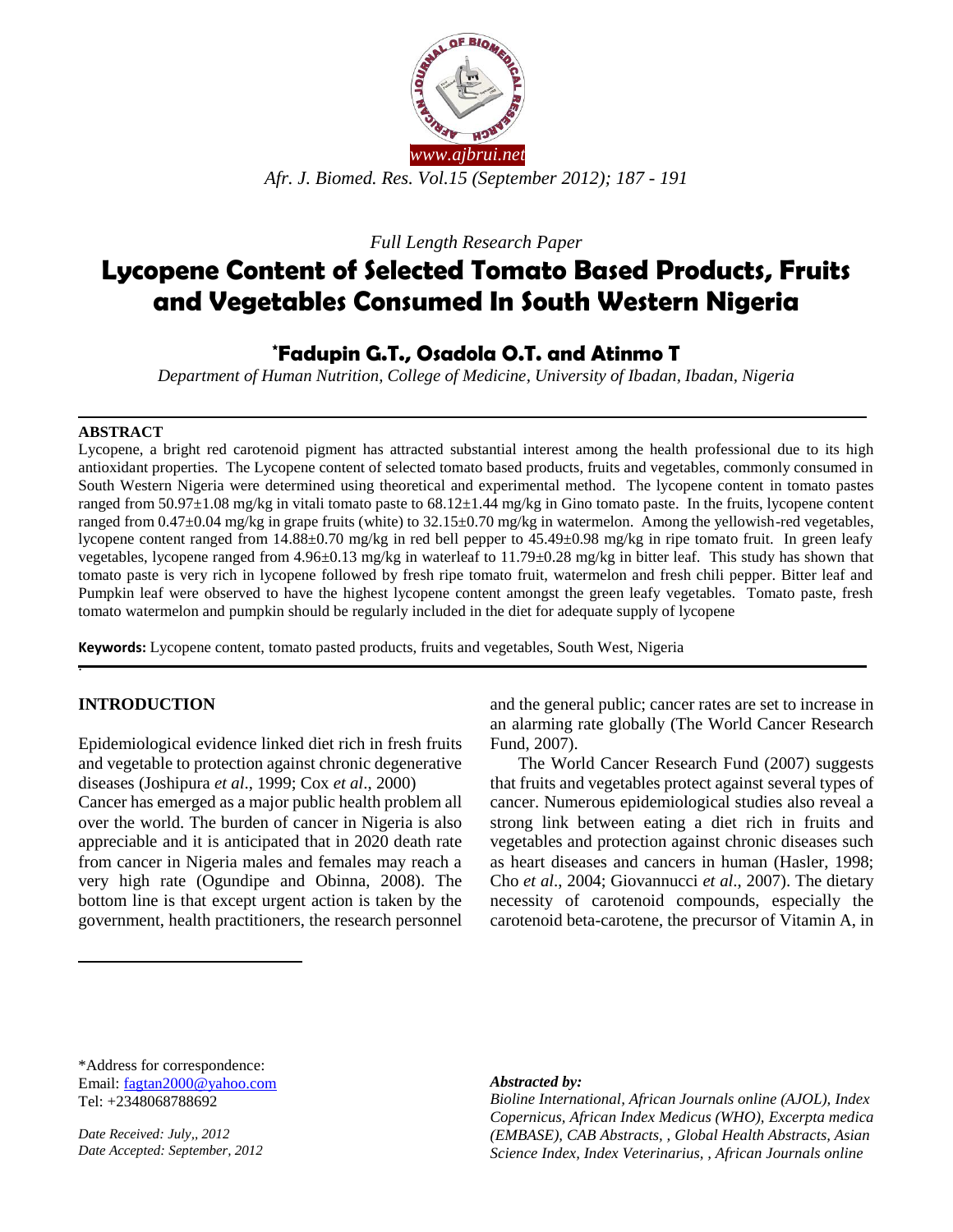the prevention of chronic diseases has been recognized for many decades (Steinmetz, 1996). More recently lycopene, a member of the carotenoid family of compounds has attracted the greatest interest among the carotenoids from the medical research (Levy and Sharon, 2004; Giovannucci *et al*., 2007). Lycopene is the red carotenoid pigment found predominantly in fruits and vegetables, most especially in tomato species (Basu and Imrhan, 2007).

Lycopene is also a major carotenoid in human blood found to have comparatively, stronger antioxidant properties than major plasma carotenoids (Cho *et al*., 2004; Levy and Sharon, 2004; Blum *et al*., 2006). Lycopene was reported to be a highly effective antioxidant owing to its ability to act as a free radical scavenger and has the highest singlet oxygen quenching rate of all the carotenoids tested from biological systems (Levy *et al*; 1995, Vecchioi, 2002, Rao and Rao, 2007).

Report indicates that human body is unable to synthesize carotenoids from endogenous produced chemicals and totally depends on exogenous (dietary) sources of carotenoids. Some medical research studies have reported fruits and vegetables, especially tomato as the good food sources of Lycopene (Stahl *et al*., 200, Heinrich *et al*., 2003, Etiman*et al*., 2004, Sesso *et al*., 2004). La, Vecchia (2002) had also revealed that high intake of tomato products reduced the risk of prostate cancer which is likely due to the action of the lycopene content. It would be useful to know the overall lycopene content of tomato based products, fruits and vegetable in each locality to establish how the information may translate into dietary intake to satisfy the need for lycopene and carotenoids by individual.

This study determined the lycopene content of tomato based products and some selected natural fruits and vegetables commonly consumed in Nigeria

## **MATERIALS AND METHODS**

**Sample Collection and preparation:** Twenty varieties of tomato based products, fresh fruits and vegetable samples (tomato paste Ciao, Vitali, Gino and tomasonia) tomato sauce (Geshia), watermelon, grapefruit, orange, pawpaw, carrot, mango, pineapple, chilli pepper, redbell pepper, fresh tomato, waterleaf, spinach, pumpkin leaf, garden egg leaf and bitter leaf were obtained from four main markets in Ibadan. In the case of fruits, special care was taken to select the most mature samples

About 1-2kg of each sample of fruits and vegetables were obtained from each market outlet. The edible portion of fruits and vegetable samples from the different outlets were washed and rinsed with water

several times and finally rinsed with deionized water to remove contamination. Each sample was cut into smaller pieces, homogenized to obtain a uniform single composite sample of the same type of fruits and vegetables. The varieties of tomatoes based products; fresh fruits and vegetable are shown in table 1.

**Chemical Analysis:** The chemical used for the analysis of the food samples include: Buthylated hydroxytoluene (BHT), acetone, hexane, ethanol, deionized water and lycopene standard.

The lycopene concentration was determined using a Jenway 6305 UV/vis spectrophotometer (Jenway Ltd. Felsted, Dunmow, Essex). Detection was carried out at 503nm to avoid interference from other carotinoid that might be present in the food samples.

Based on the reports of Fish, *et al*., 2002, Perkins-Veazie, *et al*., 2001, Sadler *et al*., 1990 and Ravelo-Perez *et al*., 2008 which suggested the use of the simple and rapid analytical method of determining lycopene carotenoids – rich samples by using a simple and rapid spectrophotometric method for extraction of lycopene from the food samples with hexane, the spectrophotometric method was employed to quantify the lycopene content in the food samples.

## **Preparation of Lycopene Standard**

Lycopene standard solution in hexane (5mg/ml) was prepared and wrapped in a piece of paper foil and stored in the dark at  $4^0C$ . Working mixtures of various pertinent concentrations were made by appropriate combination and dilution with hexane. The conjugated-double bond system of carotenoids in general could produce the main problems with their manipulation (they are unstable to light, oxygen, heat, acid and alkaline conditions). Thus, particular attention was paid on the sample/standard preparation, during manipulation and storage to prevent this interference. Several solutions of lycopene in nhexane at different concentration were prepared ranging from 0.005-50mg/l and absorbance was measured at 503nm, after suitable calibration of the instrument with hexane. The graph of absorbance versus lycopene concentration (mg/L) in hexane ranging was plotted.

## **Extraction of Lycopene in the Food Samples**

After the calibration curve was obtained, the extraction of lycopene from the food samples was performed according to Fish *et al*., (2002). Samples were first chopped and homogenized in a laboratory homogenizer. Approximately 0.5g of each food sample was weighed and 5ml of 0.05% (w/v) BHT in acetone, 5ml of ethanol and 10ml of hexane were added. The recipient was introduced into ice and stirred on a magnetic stirring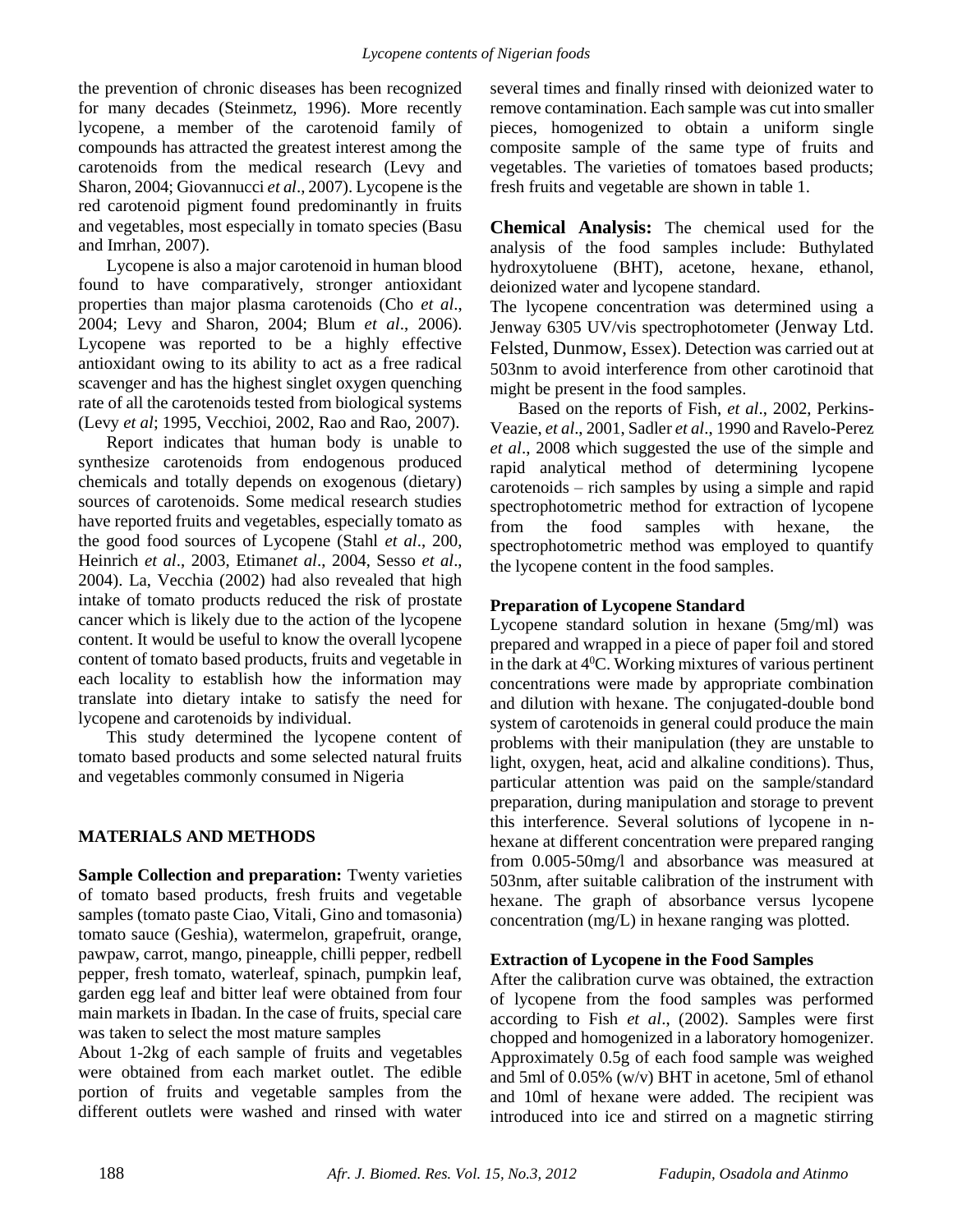plate for 15min. after shaking, 3ml of deionized water was added to each vial and the samples were shaken for 5 minutes on ice. Samples were then left at room temperature for 5 minutes to allow for the separation of both phases i.e. the polar and non-polar phases.

Lycopene content of foods and tomato fruits was measured spectrophotometrically at 503 nm after an extraction with hexane (Sadler *et al*., 1990, Perkinsveazie *et al*., 2001 and Fish *et al*., 2002)

Concentration of lycopene was derived using the molar extinction coefficient of  $17.2 \times 10^4$  in the theoretical method of Markoric *et al* (2006) and also by applying the following equation in the experimental method described by Ravelo-Perez *et al* (2008):

Lycopene content (mg/kg) =  $(A_{503} - 0.0007)$  x 30.3/g tissue

The Lycopene content of the selected food samples determined in this study was calculated using both the theoretical and experimental methods.

## **Statistical Analysis**

The data obtained using the two methods were tabulated and the relative error of the two data was estimated. The mean of the two methods, standard deviation and test of significant difference were obtained using Statistical Package for Social Science (SPSS) version 16.0

### **RESULTS**

A good straight line with the correlation coefficient of 0.995; P<0.05 was obtained for the calibration graph of the absorbance versus the lycopene concentration (mg/l) in hexane (ranging between 0 and 5mg/l).

The mean values of lycopene contents of the food samples using both the theoretical and the experimental methods are presented in Fig. 1.



### **Fig. 1**

Lycopene contents of tomato-based products, fruits and vegetables of Southwestern Nigeria, Each bar represents the Mean  $\pm$  SEM of values obtained using the theoretical as well as experimental methods derived spectrophotometrically at 503nm absorbance.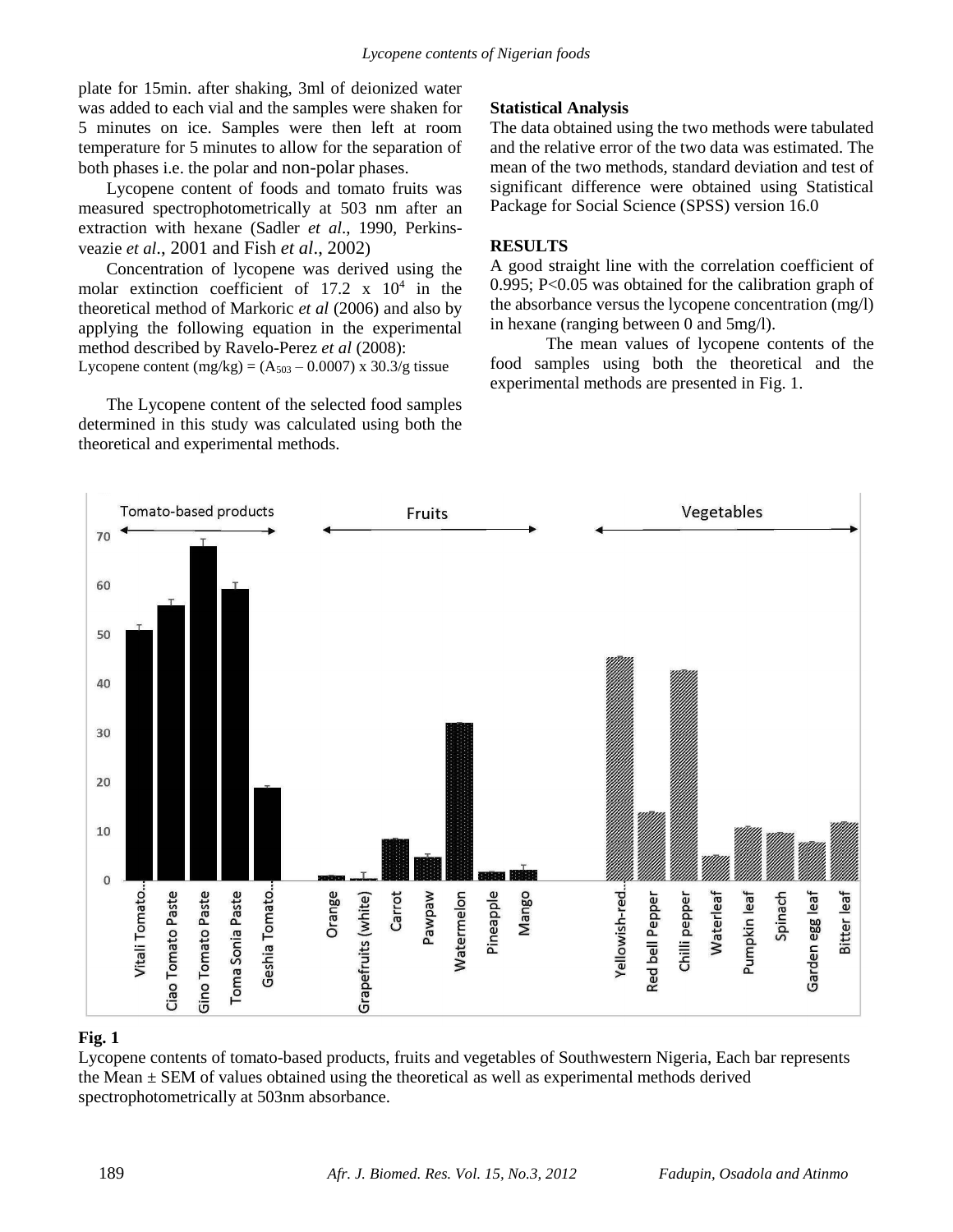Although the value obtained from the experimental method were generally higher than the theoretical method, the values obtained for each food sample using the two methods were not significantly different (P>0.05). Gino tomato paste had the highest lycopene content followed by Tomasonia tomato paste while Vitali tomato paste had the lowest lycopene content. Geshia tomato sauce had less lycopene content than all of the tomato pastes analyzed.

Lycopene varied widely among the various fresh fruits ranging from  $(0.47 \pm 0.04 \text{ mg/kg})$  in grapefruits (white) to  $(32.15 \pm 0.70 \text{ mg/kg})$  in red watermelon. The lycopene content in watermelon was significantly higher than the other selected fresh fruits  $(p<0.05)$ .

Among the yellowish-red and green leafy vegetables fresh Tomato had the highest lycopene content followed by fresh chili pepper. The lycopene content of red bell pepper was significantly lower than in chili pepper or fresh tomato  $(p<0.05)$ . Among the green leafy vegetables, bitter leaf had the highest lycopene content followed by pumpkin leaf while water leaf had the lowest lycopene content.

#### **DISCUSSION**

Lycopene is known to be one of the most potent antioxidant among dietary carotenoids (Argarwaland, 2000). Knowing the lycopene content of commonly consumed foods is useful in planning dietary strategies to satisfy the reference daily intake for antioxidant and also as useful indices of potential health benefits, of individual plant-based foods. The beneficial effects of fruits and vegetables are hypothesized, owing at least to their antioxidants contents (Collins, 1999).

The result presented in the study has shown that lycopene content varied widely among tomato based products, fruits and vegetables indicating the need of different servings of these foods. Among the food samples analyzed, tomato and tomato derived products had the highest content of lycopene.Lycopene content in the tomato based products commonly consumed in Nigeria was significantly higher than the commonly consumed fruits and vegetables (P<0.05). This observation is similar to the reports of Grossman *et al*., (2004) which indicates that tomatoes and tomato based sauces, juice and ketchup account for more than 85% of the dietary intake of lycopene of most people who include them in their diet. Our result also shows that the lycopene content in the selected tomato based product was significantly higher than in fresh tomato which is likely due to the higher moisture content of fresh tomatoes than the processed tomatoes paste. Khan *et al*.,

(2008) also reported that, lycopene in tomato pastes was four times more bioavailable than in fresh tomato.

According to report of Khan *et al*., (2008), cooking and crushing of tomatoes (as in canning process) and with addition of serving oil, greatly increases the assimilation of lycopene from the digestive tract, into the bloodstream. Lycopene is fat soluble thus oil helps its absorption (Khan, et. al., 2008). This indicates that individual should include a lot of tomato, especially tomato paste in combination with some edible oil in his/her meals.Regular intake of fruits and vegetables, with inclusion of tomato based products, may result in regular intake of 20mg lycopene or more /day (EPSA, 2005).

Based on the results obtained from this study, within the tomato based products analyzed, Gino tomato paste had the highest lycopene content. According to Etminam *et al*., (2004), daily intake of one or more serving of tomato, tomato products or lycopene supplements may play a role in the prevention of prostate cancer. Giovannucci *et al*., (2007) also suggests that increased consumption of tomato based products (especially cooked tomato products) and other lycopene containing foods may reduce the occurrence of prostate cancer. This indicates that adequate intake of tomato pastes, tomato fruits, water melon and other fruits and vegetables may help reduce the incidence of prostate cancer in the community.

The report of Perkins Veatie *et al*., 2006 indicates variability in the lycopene content of the different fruits.Among the fresh fruits analyzed in this study, red watermelon had the highest content of lycopene. The lycopene value obtained for the red watermelon is within the range stated in the literature. This indicates that red watermelon is rich in lycopene. Thus,individual is encouraged to take red watermelon liberally.

Within the yellowish-red vegetable group fresh tomato had the highest concentration of lycopene content. The value obtained is also within the range reported by Ravelo-Perez *et al*., (2007) and Khachick *et al*., (1992). However, all the tomato based products had higher amount of lycopene content than the fruits and vegetables analyzed.According to Silaste *et al*., (2007), a diet rich in lycopene cut the risk of prostate cancer by 45%. Lycopene is also known to lower the risk of colorectal cancer, stomach cancer and it also inhibits the growth of other types of cancer cells. Although, the issue of the bioavailability of these food-based products was not determined in this study; nonethelessthe information is useful in planning dietary strategies and is a useful index of potential health benefits.

In conclusion, this study has shown that tomato based products especially tomato pastes, is a very rich